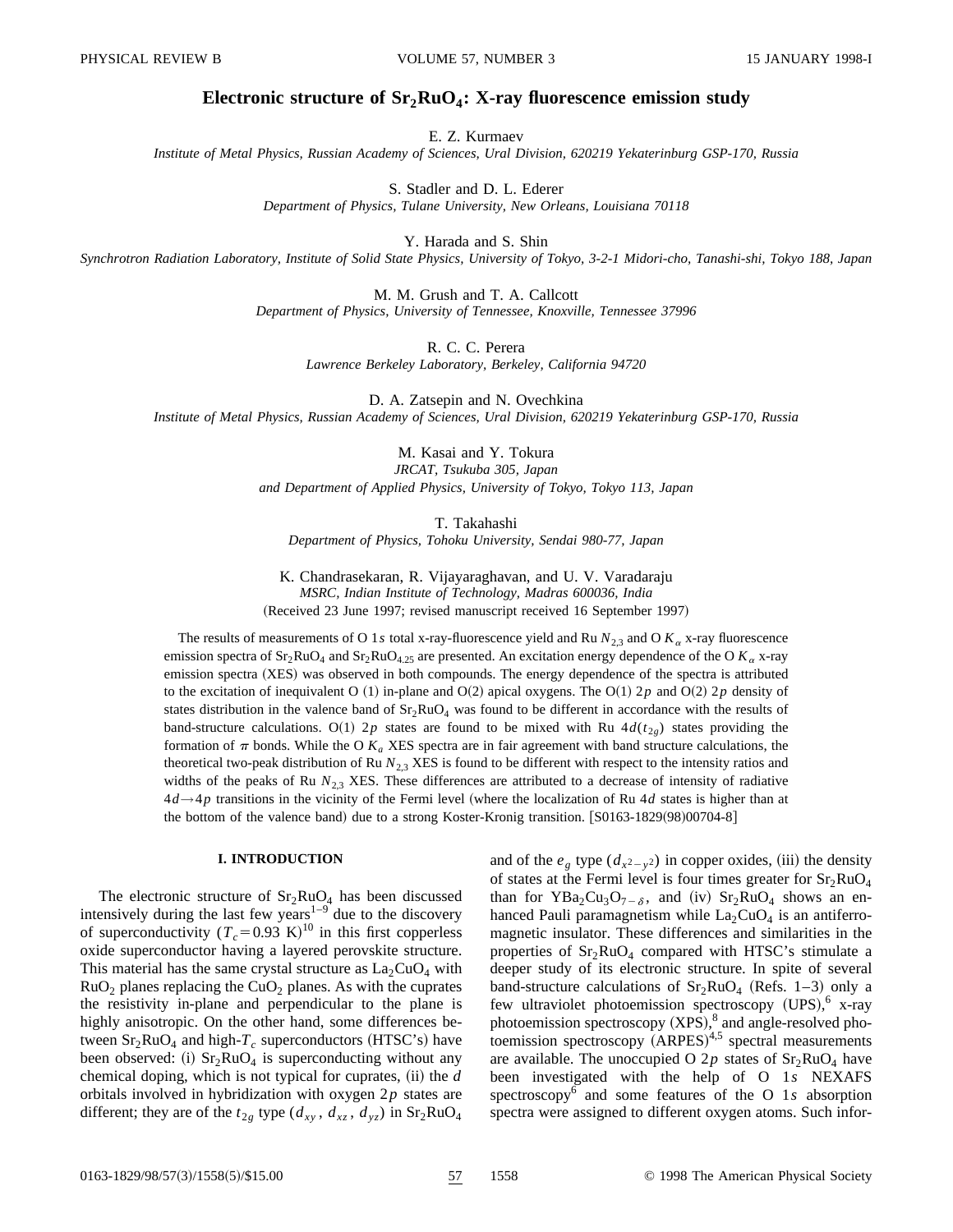mation for the valence band can be obtained with soft x-ray emission spectroscopy with tunable excitation as was shown for  $\text{La}_{2-x}\text{Sr}_x\text{CuO}_4$ ,<sup>11</sup>  $Bi_2Sr_2CaCu_2O_{8+\delta}$ , and  $Tl_2Ba_2CaCu_2O_8$ .<sup>12</sup>

In this paper, we present the first experimental spectral study of the selectively excited Ru  $N_{2,3}$  (4 $d \rightarrow 4p$  transition) and O  $K\alpha$  (2*p* $\rightarrow$ 1*s* transition) x-ray emission spectroscopy (XES) measurements for stoichiometric  $Sr<sub>2</sub>RuO<sub>4</sub>$  and overdoped  $Sr<sub>2</sub>RuO<sub>4.25</sub>$ . We have shown that one can selectively excite specific oxygen sites by tuning the excitation energy because the O 1*s* absorption cross section between in-plane and apical oxygen atoms is different. In such a way, the distribution of O(1) 2*p* and O(1)+O(2) 2*p* states in the valence band is determined. Our results show that the O *K*<sup>a</sup> XES spectra are in a good agreement with band-structure calculations whereas the intensity distribution of the Ru  $N_{2,3}$ XES does not coincide with the Ru 4*d* density of states distribution in the valence band of  $Sr<sub>2</sub>RuO<sub>4</sub>$ . These differences are attributed to decreasing of intensity of radiative  $4d \rightarrow 4p$  transitions in the vicinity of the Fermi level (where the localization of Ru 4*d* states is higher than at the bottom of the valence band) due to strong Koster-Kronig transition.

### **II. EXPERIMENT**

The spectral measurements are performed using both single-crystal and ceramic samples. The single crystal of  $Sr<sub>2</sub>RuO<sub>4</sub>$  was prepared by the floating zone method as described in Ref. 4. Ceramic  $Sr<sub>2</sub>RuO<sub>4.25</sub>$  was synthesized using high-purity  $RuO<sub>2</sub>$  and SrCO<sub>3</sub> by heating to 900 °C for 24 h followed by an additive heat treatment at 1200 °C for 48 h. Finally the sample was maintained at 900 °C for 24 hours in an oxygen flow. An oxygen flow was maintained while the furnace was cooled. A stoichiometric sample of  $Sr<sub>2</sub>RuO<sub>4</sub>$ was obtained by heating  $Sr_2RuO_{4.25}$  to 900 °C in an argon flow for 24 h followed by cooling in an argon flow. The lattice parameters of the samples were  $a=3.868$  Å and  $c$  $=$  12.746 Å for Sr<sub>2</sub>RuO<sub>4.25</sub> and  $a$  = 3.876 Å and  $c$  = 12.732 Å for  $Sr<sub>2</sub>RuO<sub>4</sub>$ . Resistivity measurements in the temperature range 300 to 15 K indicate that  $Sr<sub>2</sub>RuO<sub>4.25</sub>$  is semiconducting with the values  $\rho_0$  (300 K)=30 m $\Omega$  cm and  $\rho_0$  (15 K) =90 m $\Omega$  cm, whereas  $Sr_2RuO_4$  is degenerate with the values of about  $\rho_0$  (300 K) and  $\rho_0$  (15 K) equal to 10 m $\Omega$  cm.

The measurements of O  $K\alpha$  x-ray emission spectra near the O 1*s* threshold were performed at the Advanced Light Source on beamline 8.0, which is described in detail elsewhere.13 The fluorescent radiation emitted from the sample was energy analyzed with a high-resolution grating spectrometer and a computer-interfaced multichannel detector. The pressure in the sample chamber was below  $10^{-9}$ torr during the measurements. The resolution of the beamline monochromator was set to 0.5 eV for 530 eV photon energy. The O  $K\alpha$  x-ray emission spectra were recorded using a 1500 lines/mm grating  $(R=10 \text{ m})$  in the first order of diffraction with the spectrometer resolution set to 0.3 eV.

The measurements of Ru  $N_{2,3}$  XES at  $E=200$  eV and O 1*s* total fluorescence yield (TFY) spectra were performed on a BL-19B undulator beamline<sup>14</sup> of the Photon Factory located at the National Laboratory for High Energy Physics (KEK). Synchrotron radiation was monochromatized by a grazing incidence monochromator. The energy resolution of



FIG. 1. (a) The x-ray absorption spectrum of  $Sr<sub>2</sub>RuO<sub>4</sub>$  near the  $O$   $K$  edge. (b) The results of band-structure calculations of the conduction band of  $Sr<sub>2</sub>RuO<sub>4</sub>$  [adapted from Ref. 2 (solid line) and the O 2*p* DOS broadened for instrumental resolution  $E=0.1$  eV  $(doted line)$ ].

monochromator was about 0.1 eV for O 1*s* TFY and 0.03 eV for Ru  $N_{2,3}$  XES. The energy resolution of spectrometer was 0.1 eV for O 1s TFY and Ru  $N_{2,3}$  XES.

O  $K\alpha$  XES of Sr<sub>2</sub>RuO<sub>4</sub>, Sr<sub>2</sub>RuO<sub>4.25</sub> and reference sample  $EuMnO<sub>3</sub>$  were calibrated independently using electron-beam excited spectral measurements from another grating spectrometer under experimental conditions similar to those described in Refs. 15 and 16.

#### **III. RESULTS AND DISCUSSION**

The soft x-ray absorption spectrum of  $Sr<sub>2</sub>RuO<sub>4</sub>$  measured near the O  $K$  edge using total fluorescence yield  $(TFY)$  detection is given in Fig. 1(a). The results are similar to O 1s NEXAFS measurements of  $Sr<sub>2</sub>RuO<sub>4</sub>$ . According to bandstructure calculations of  $Singh<sup>2</sup>$  reproduced in Fig. 1(b) one can attribute the origin of peak *A* at  $E \sim 528.5$  eV to a transition of O 1*s* electron to O(1) 2*p* unoccupied states  $(A')$ just above the Fermi energy. From the calculations presented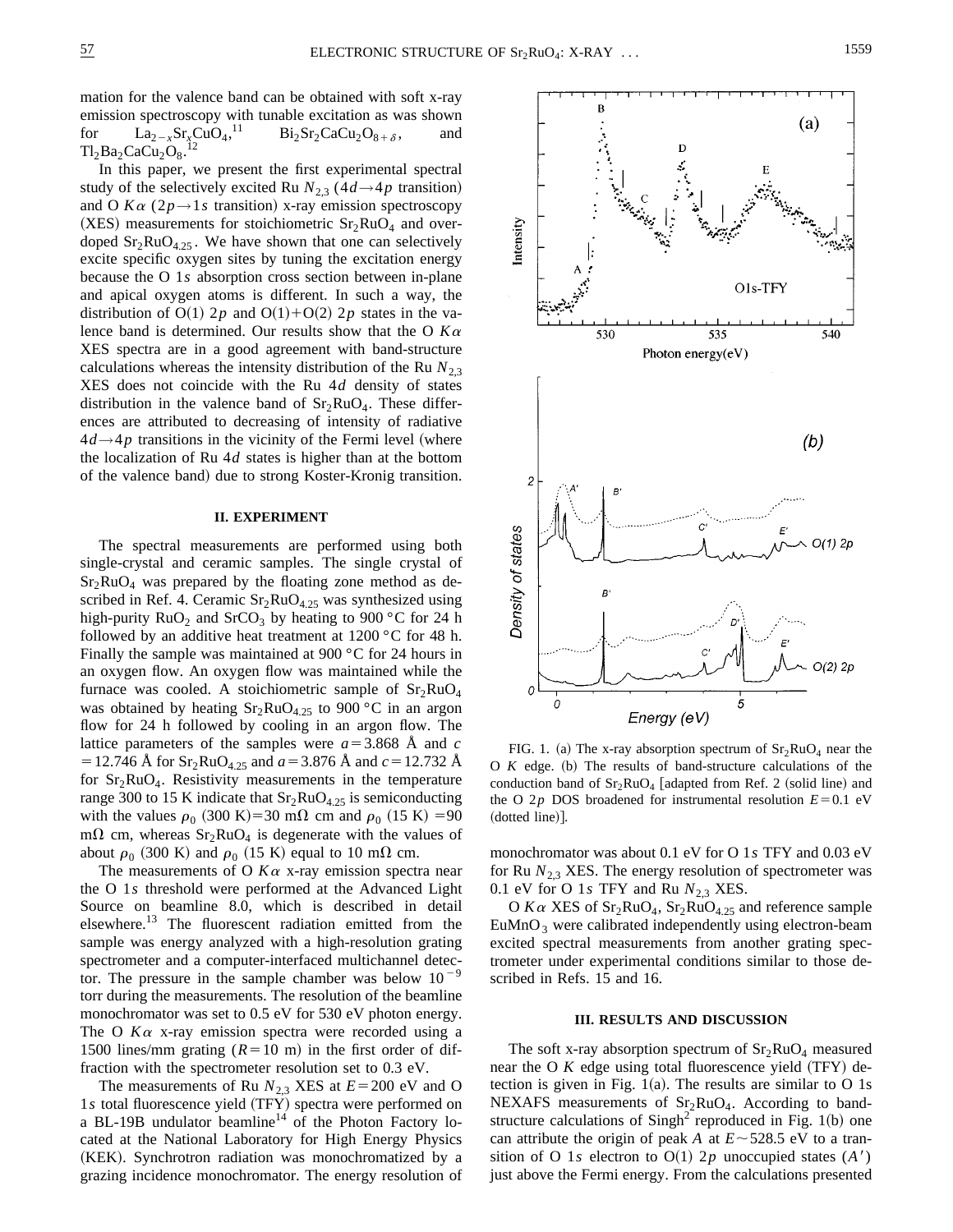

FIG. 2. The O  $K\alpha$  x-ray emission spectra of  $Sr<sub>2</sub>RuO<sub>4</sub>$  at different excitation energies.

in Fig. 1(b) the  $O(2)$  2*p* density of states (DOS) contribution is very small in the region extending a few eV above the Fermi energy. We attribute feature *B* and *C* of O 1*s* TFY spectrum located at  $E \sim 530$  and 531.5 eV, respectively, to a comparable mixture of  $O(1)$  and  $O(2)$  2*p* states  $\lceil B^{\prime} \rceil$  and *C*<sup> $\prime$ </sup> in Fig. 1(b)]. From Fig. 1(b) we observe the increasing contribution to the  $O(2)$  2*p* state (*D'*) and interpret the increasing fluorescence up to feature *D* at  $E \sim 533.5$  eV in Fig. 1(a) to these states. As the excitation energy continues to increase, the  $O(1)$  2*p* channel shows an increasing density of states at  $E'$  about 6 eV above the threshold. This increase is described as a mixing of unoccupied  $O(1)$  and  $O(2)$  2*p* states in O 1 $s$  TFY spectrum between 536 and 540 eV [Fig. 1(a)].

Figure 2 shows the O  $K\alpha$  XES ( $2p \rightarrow 1s$  transition) of  $Sr<sub>2</sub>RuO<sub>4</sub>$  recorded at selected excitation energies indicated by the vertical lines in Fig. 1(a). O  $K\alpha$  x-ray emission probes the valence-band states with  $p$  symmetry. As the excitation energy increases, the peak at  $E = 523$  eV is reduced to a shoulder. Increasing the excitation energy leads to a decreasing of the intensity of O  $K\alpha$  XES high-energy shoulder at  $E = 528 - 530$  eV. At excitation energy  $E \sim 534.2$  eV, the O  $K\alpha$  XES valence spectrum is a narrower and more symmetrical band. This spectrum is quite different with respect to that obtained at  $E \sim 529.2$  eV and 543.7 eV, and can be taken as reference to show the dependence of the shape of the spectra on variation of excitation energy.

O  $K\alpha$  XES of  $Sr_2RuO_{4.25}$  measured at different excitation are very similar to those of the stoichiometric compound  $Sr<sub>2</sub>RuO<sub>4</sub>$  shown in Fig. 2. As in the case of  $Sr<sub>2</sub>RuO<sub>4</sub>$ , we have found significant differences in the fine structure of O *K* $\alpha$  XES excited at  $E = 529.2$  eV and  $E = 533.2$  eV. Evidence of overdoped oxygen in O *K*<sup>a</sup> XES spectra of



FIG. 3.  $O(1)$ ,  $O(2)$  2*p* density of states distribution in the valence band of  $Sr_2RuO_4$  taken from local-density approximation band-structure calculations of  $Sr<sub>2</sub>RuO<sub>4</sub>$  of Oguchi (Ref. 1), Singh  $(Ref. 2)$ , and Hase  $(Ref. 3)$ . The O 2p DOS broadened for instrumental resolution  $\Delta E$ =0.3 eV are shown by the dotted line.

 $Sr<sub>2</sub>RuO<sub>4.25</sub>$  is not detected most probably because of the small level of overdoping with respect to that of the stoichiometric compound.

The extremely high sensitivity of the O  $K\alpha$  XES to excitation energy can be attributed to the significant differences between in plane  $[O(1)]$  and out of plane-apical  $[O(2)]$  2*p* DOS in  $Sr<sub>2</sub>RuO<sub>4</sub>$ . According to LDA band structure calculations,<sup>1–3</sup> the distribution of O(1) 2*p* DOS has an extended two-peak character, while the center of gravity of  $O(2)$  2*p* states is shifted to the top of the valence band and is much narrower  $(Fig. 3)$ .

In Fig. 4 the experimental O  $K\alpha$  XES of  $Sr_2RuO_4$  excited at 529.2 and 534.2 eV are adjusted to the binding-energy scale using O 1*s* XPS binding energy data. According to XPS measurements of  $Sr<sub>2</sub>RuO<sub>4</sub>$ , the O 1s spectrum is split into two lines  $(\Delta E \sim 0.8 \text{ eV})$  (Ref. 8), which exposes the differences in O 1s binding energies (be's) of  $O(1)$  and  $O(2)$ atoms occupying non-equivalent positions. A similar difference ( $\Delta E$ =1.45 eV) of O 1*s* be's for O(1) and O(2) atoms is predicted by band-structure calculations of Singh.<sup>2</sup> It is observed that the experimental O  $K\alpha$  XES of  $Sr<sub>2</sub>RuO<sub>4</sub>$  measured at  $E \sim 534.2$  is similar to the calculated O(2) 2*p* DOS of  $Sr_2RuO_4$  (Fig. 3). On the other hand, the O  $K\alpha$  XES of  $Sr<sub>2</sub>RuO<sub>4</sub>$  selectively excited at 529.2 eV show a splitting  $(a - b)$  that can be attributed to the splitting O(1) 2*p* DOS (see features of  $a' - b'$  in Fig. 3). At higher excitation energies [for instance, at  $E \sim 543.7$  eV (Fig. 2)] O  $K\alpha$  XES of Sr  $2RuO<sub>4</sub>$  can be simulated by a superposition of these spectra, which corresponds to superposition of  $O(1)$  2*p* and  $O(2)$  2*p* DOS.

In Fig. 5 O  $K\alpha$  XES spectra of the Eu<sub>0.7</sub>Ca<sub>0.3</sub>MnO<sub>3</sub> per-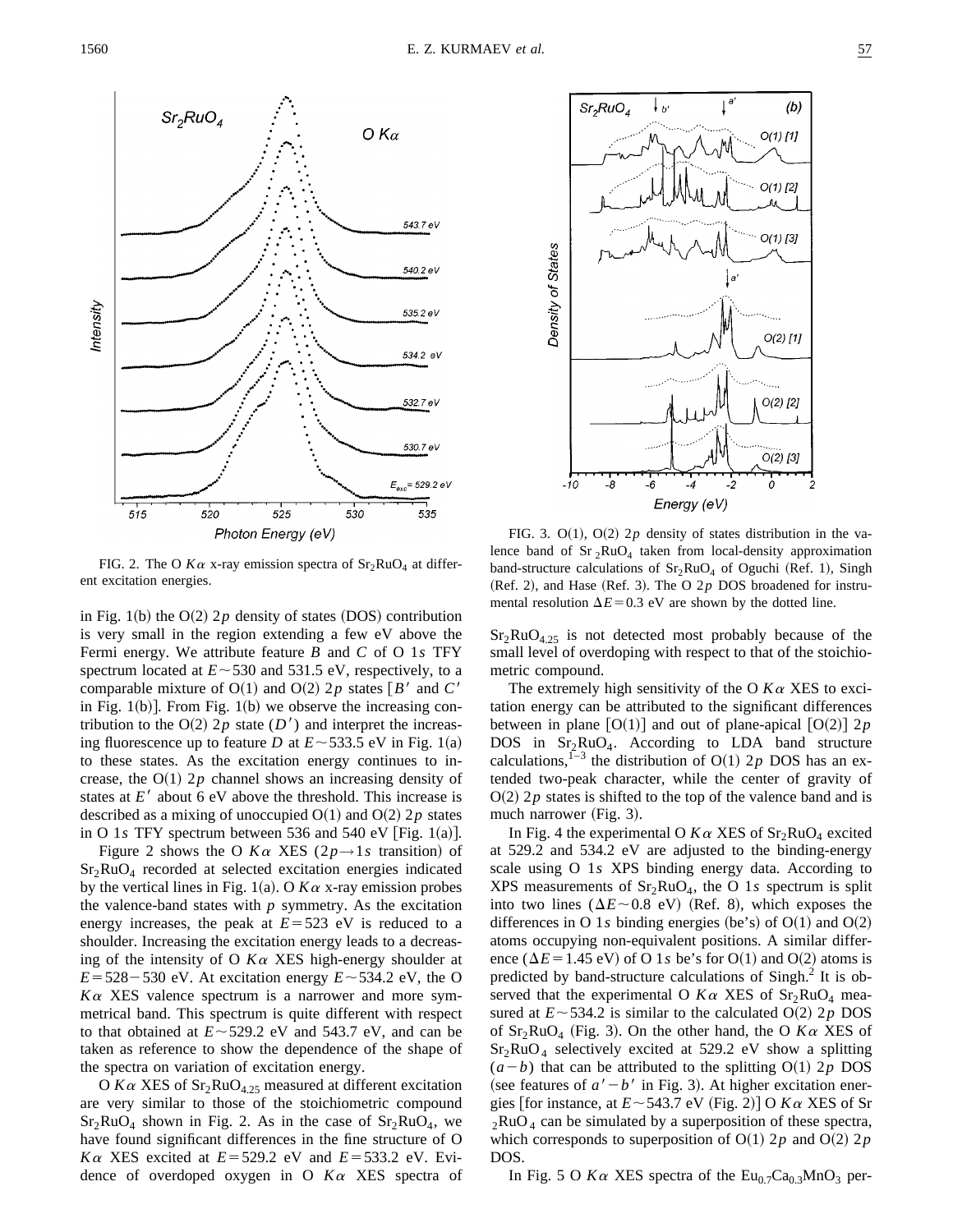

FIG. 4. The comparison of the experimental Ru  $N_{2,3}$  XES (measured at  $E = 200$  eV), O  $K\alpha$  XES (measured at  $E = 529.2$  and 534.2 eV) with the UPS of  $Sr_2RuO_4$  excited at  $E=21$  eV.

ovskite are shown. No excitation energy dependence was found even though the crystal structure of undoped orthorhombic EuMnO<sub>3</sub> has two inequivalent oxygen atoms:  $O(1)$ in plane and  $O(2)$  interplane. According to XPS measurements<sup>17</sup> the O 1*s* line is not split in EuMnO<sub>3</sub>, which means that these oxygens have very close binding energies. On the other hand, the 2*p* density of states distribution is found to



FIG. 5. The O  $K\alpha$  XES of EuMnO<sub>3</sub> recorded at different excitation energies.

be similar for in-plane and interplane  $oxygens.<sup>17</sup>$  This supports the above given interpretation of the high sensitivity of O  $K\alpha$  XES of  $Sr_2RuO_4$  to the variation of the excitation energy near O 1*s* threshold as a result of selective excitation of  $O(1)$  and  $O(2)$  atoms.

The comparison of Ru  $N_{2,3}$ , O(1) and O(2)  $K\alpha$ -emission bands with the UPS spectrum of  $Sr<sub>2</sub>RuO<sub>4</sub>$  excited at  $E=21$ eV (Ref. 8) is shown in Fig. 4 (Ru  $N_{2,3}$  is converted to the binding-energy scale using XPS Ru 4*p* measurements (*E*  $=44.7$  eV). Taking into account the values of photoionization cross sections of O  $2p$  and Ru  $4d$  states,<sup>18</sup> one can conclude that UPS spectra excited at 21 eV probe both Ru 4*d* and O 2*p* states. On the other hand, O  $K\alpha$  and Ru  $N_{2,3}$ XES probes O 2*p* and Ru 4*d* states directly because of the dipole selection rules  $(2p \rightarrow 1s$  and  $4d \rightarrow 4p$  transitions, respectively). It is necessary to point out that the energy position of the subband of O  $K\alpha$  XES excited at  $E = 529.2$  eV coincides with the peak of the UPS spectrum located at 5.7 eV (Fig. 4). The maximum intensity of O  $K\alpha$  XES excited at 534.2 eV does not coincide completely with the UPS peak located at 2.6 eV. This means that O *K*<sup>a</sup> XES excited at 534.2 eV has a high weight of  $O(2)$  2*p* states, but still has some contribution of  $O(1)$  2*p* states.

The most intensive peak of Ru  $N_{2,3}$  XES located at 6 eV is very close to the subband of O  $K\alpha$  XES excited at 529.2 eV. This means that Ru 4*d* states are mostly hybridized with  $O(1)$  2*p* states, which is in accordance with band-structure calculations. $1-3$  According to angle-resolved photoemission measurements of  $Sr_2RuO<sub>4</sub>$ ,<sup>4</sup> these Ru 4*d* states are derived from  $d_{xy}$ ,  $d_{xz}$ , and  $d_{yz}$  orbitals. Using classification, given in Ref. 19, one can conclude that  $O(1)$  2*p* states that are mixed with Ru  $4d_{xy,xz,yz}$  states form  $\pi$  bonds, fully accord with the results of LDA band-structure calculations.<sup>1–3</sup> These differences in electronic structure of  $Sr<sub>2</sub>RuO<sub>4</sub>$  and superconducting cuprates, where Cu  $3d_{x^2-y^2}$ –O  $2p\sigma$  hybridization is found,<sup>20</sup> can be due to a different number of electrons in Ru and Cu. In the case of the cuprates, the  $d_{x^2-y^2}$  and  $d_{z^2}$  orbitals (the  $\sigma$  orbitals) are responsible for bonding, while in the case of  $Sr_2RuO_4$  these two  $\sigma$  orbitals are entirely empty with  $d_{xy, xz, yz}$  orbitals ( $\pi$  orbitals) being responsible for bonding.

It is seen from Fig. 4 that Ru  $N_{2,3}$  XES is split into two subbands located at 1.2 and 6 eV. A similar two-peak distribution of Ru 4*d* DOS is found in band-structure calculations,1–3 hovewer, with opposite peak ratio: Ru 4*d* density of states at the vicinity of the Fermi level is 2–2.5 times greater than that of the bottom of the valence band. The theoretical distribution of the Ru 4*d* states at the bottom of the valence band is found to be more extended than the width of the peak of Ru  $N_{2,3}$  XES located at 6 eV. The differences in intensity ratios and widths of the peaks between experimental (Fig. 4) and theoretical Ru 4*d* DOS  $(Refs. 1–3)$  can be attributed to the interaction of a core-level hole with a valence-band hole that is stronger for Ru  $N_{2,3}$ XES than for O  $K\alpha$  XES because of strong overlapping of Ru 4*p* and Ru 4*d* wave functions. For this reason a strong super Koster-Kronig transition takes place and a nonradiative decay process is more probable than a radiative one. Therefore, this interaction can distort the Ru 4*d* density of states distribution in the valence band obtained from Ru  $N_{2,3}$  XES. According to band-structure calculations, $1-3$  the localization